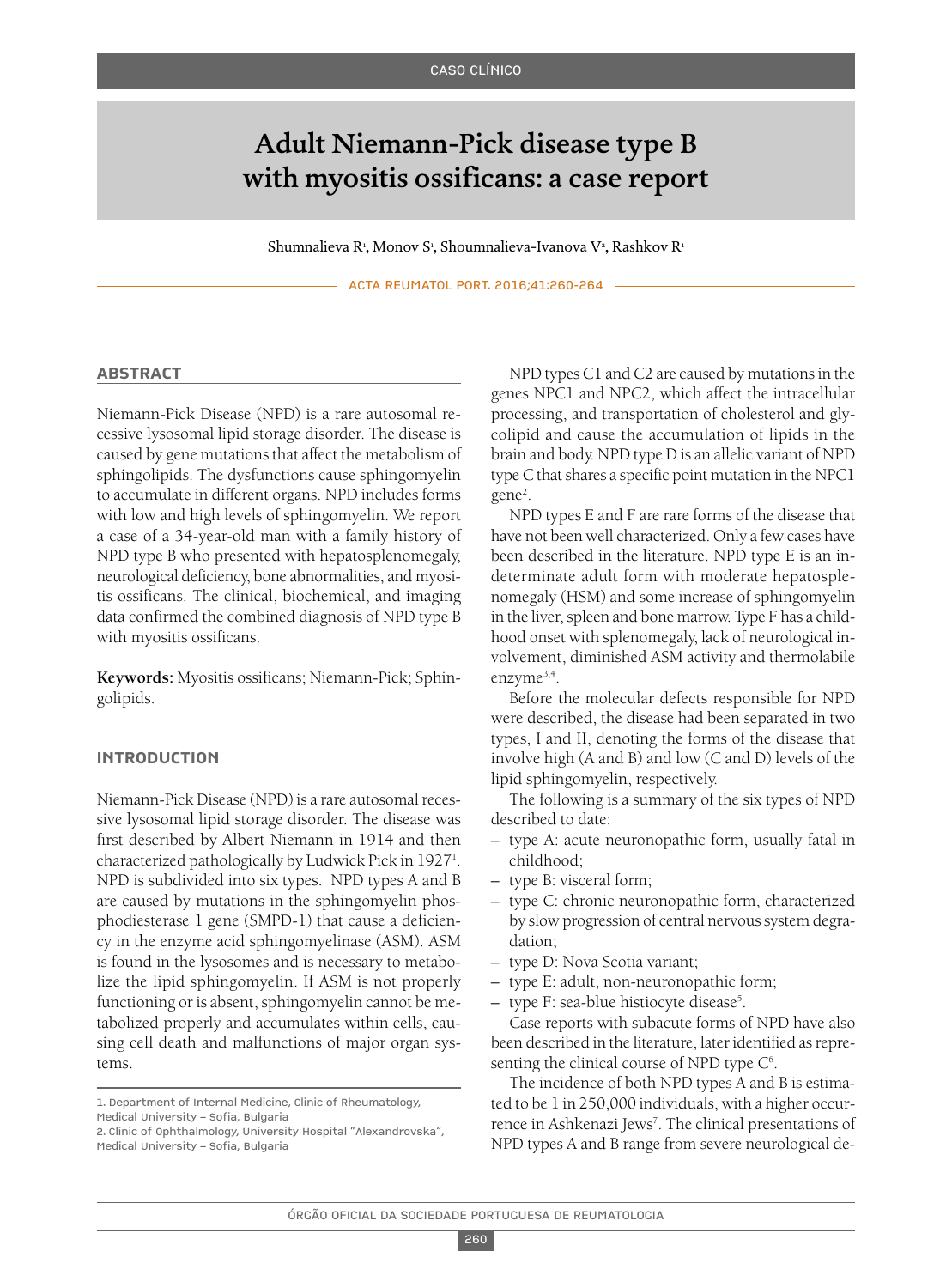generation resulting in death between the age of two and four (type A), to a variable clinical course and prognosis with a comparatively long lifespan (type B). Patients with NPD type B usually present with HSM, pulmonary involvement - in the form of diffuse reticular or finely nodular involvement, pancytopenia caused by hypersplenism, occasionally seen cherryred spot in the macula, bone changes, and neurological involvement with most commonly peripheral neuropathy and learning disabilities<sup>8,9</sup>. The results of many studies show a possibility for prenatal diagnosis of NPD type B<sup>10</sup>.

As a result of bone changes and neurological impairments, patients with NPD are often exposed to physical trauma. Such trauma could be a possible causative factor for heterotropic bone formations in the context of myositis ossificans. The latter represents a very rare progressive disorder with unknown pathogenesis causing calcification of muscles, tendons, and ligaments $^{\rm 11}.$ 

In this publication, we report the first case, to our knowledge, of NDP type B associated with myositis ossificans.

# **cAse report**

A 34-year-old man of Roma ethnicity was admitted in the rheumatology clinic with a seven-month history of walking difficulties, muscle and tendon weakness, mechanically-induced pain in the pelvic area, limited motion in the hip joints with pain radiating down the right leg to the knee, morning stiffnesslasting over one hour, and an inability to relieve symptoms with nonsteroidal anti-inflammatory drugs. The patient was the third child in his family, born after a normal pregnancy. He did not learn to walk and did not start to talk until the age of two. Also at age two, the patient was diagnosed with HSM. When he reached school age, the patient had psychomotor retardation with an apparent deterioration in neurological development when compared to his peers.

The patient's family history included a brother who had died at an early age after a prolonged pneumonia, a deceased sister with a history of asthma, a brother with HSM, and a cousin with NPD type B.

Five years before presentation, the patient had been diagnosed with paranoid schizophrenia and bipolar affective disorder. The patient was treated with clozapine.

The physical examination of the patient showed a dysmorphic face with gothic palatum, bilateral

ophthalmoplegia, a pulse rate of 84 beats per minute, and blood pressure of 90/60 mmHg. The patient was afebrile. He had a chest deformity presenting with thoracic scoliosis and expiratory wheezing with otherwise normal vesicular breath sounds. His respiratory rate was 18 breaths per minute.

The examination of the abdomen revealed HSM – on palpation, the liver was enlarged up to 3 cm, and the spleen up to 8 cm below the costal margin. Both organs were not tender. The patient had difficulty walking on his own, had limited motion in the hip joints with cam deformity of the right femoral head, and an internal rotation of the right hip joint. He also reported pain and limited motion in the right knee joint with a flexion contracture at 45˚, and pain and limited motion in the lumbar spine (the finger-floor distance was 60 cm).

The examination of the nervous system revealed evidence of various lesions: pancerebellar syndrome with ataxia; spastic gait; intentional tremor of all extremities; adiadochokinesis; quadripyramid syndrome with lower limp spasticity; enlarged reflex zones; and bilateral pathological reflexes (Babinski sign, Gordon and Oppenheimer reflexes). The patient had no abdominal reflexes. Other findings included: polyneuropathy syndrome; lumbovertebral syndrome with increased tone of the paravertebral musculature; and cognitive dysfunction.

The magnetic resonance imaging (MRI) of the central nervous system showed dilated subarachnoid spaces in the brain convex of the frontal and subtentorial areas bilaterally. There were several zones of increased intensity on the T2-weighted images, which were localized in the supratentorial periventricular white matter of the parieto-occipital areas bilaterally. There was mild atrophy of the cerebellar hemispheres with dilated interfoliar sulci.

The ophthalmological examination showed changes suggestive of persistent hyperplastic primary vitreous (also known as persistent fetal vasculature) bilaterally, representing an inherited anomaly. The exam further revealed impaired eye movements characterized by initial vertical saccadic difficulties and normal horizontal saccades.

The blood tests revealed: thrombocytopenia (PLT – 73x109 /L); leukocytes on the low reference range (WBC – 3.5x109 /L), without abnormalities in the WBC differential count; and acid sphingomyelinase (ASM) activity of 2.7 (reference range 21÷143). The remaining blood tests (erythrocyte sedimentation rate, C-reactive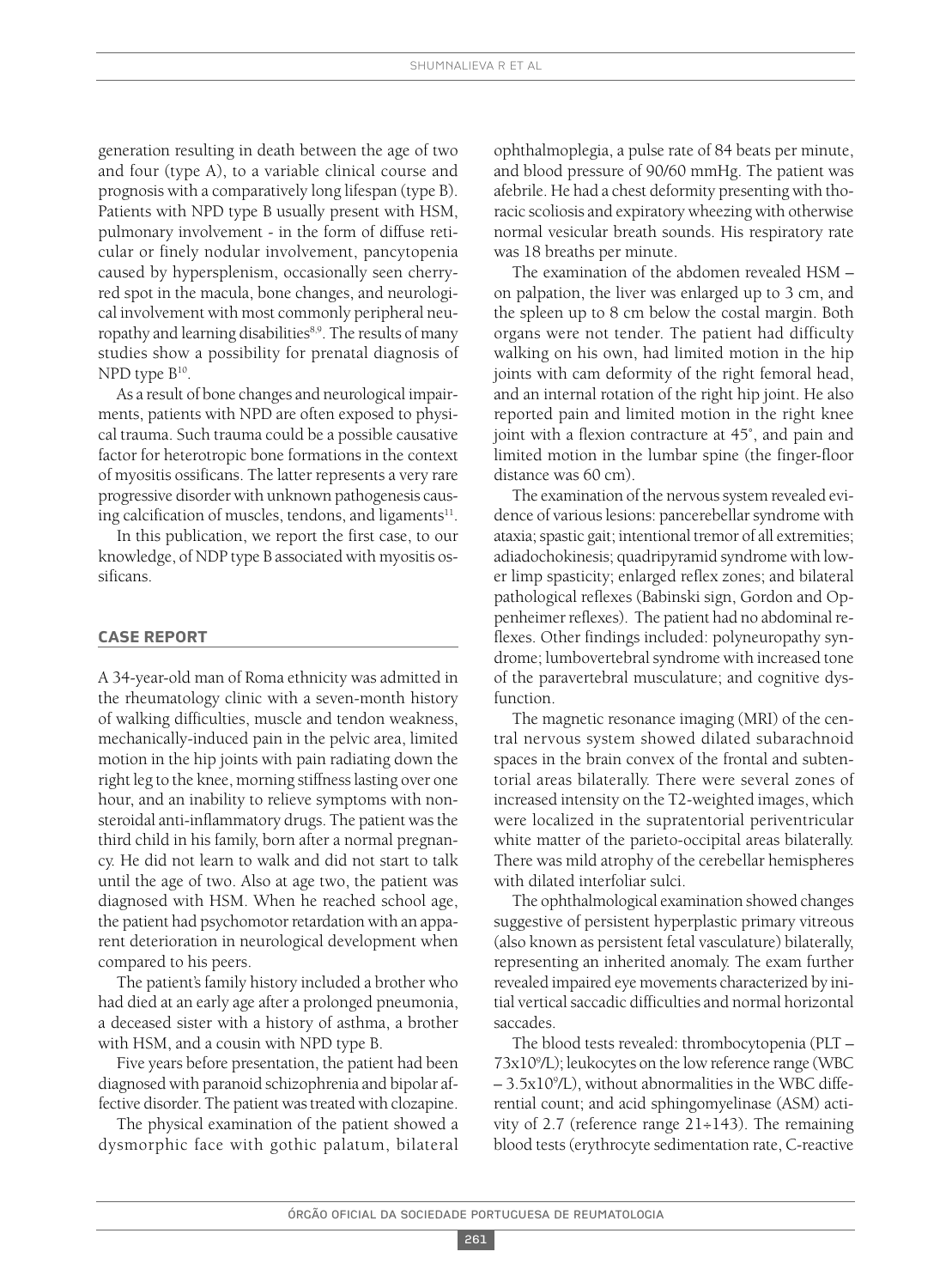protein, red blood cell count, hemoglobin level, glucose, creatinine, uric acid, lever enzymes; creatine phosphokinase (CPK), cholesterol, bilirubin, calcitonin, parathormone, α-fetoprotein, calcium and phosphorus levels) were within the reference ranges.

The urine tests showed protein trace with 10-12 erythrocytes and 10-12 leukocytes in the urinary sediment. The 24-hour diurhesis was 1500 ml with protein concentration of 0.36 g/L and proteinuria of 0.54 g/24h.

The chest radiography showed denser hilus and a reticular interstitial pattern of lung involvement (Figure 1).

The abdominal ultrasound showed HSM, normal liver echo structure and increased renal parenchymal echogenicity bilaterally that was suggestive for glomerular disease. The patient refused percutaneous kidney biopsy intended to determine the type of kidney damage.



**FIGURE 1.** Chest radiograph showing denser hilus and a reticular interstitial pattern of lung involvement



**FIGURE 2.** Pelvic radiograph showing massive ossifications with amorphous character around the hip joints with right hip joint in internal rotation

On bone and joints radiographs massive ossifications with amorphous character around the hip joints were seen (Figure 2) with right hip joint in internal rotation leading to internal rotation in the knee joint (Figure 3). Hip and knee joints had otherwise normal joint spaces. The ankle joints had normal joint space, the foot arches were high, and there was a heel-spur on the right site.

The computed tomography (CT) images of the pelvic area (Figure 4, Figure 5) showed multiple massive ossifications and exostoses around the iliac bones and greater trochanter bilaterally. The ossifications were also visible in the internal and external obturator muscles and the gluteus medius and minimus, and were more severe in the quadratus femoris muscle. The images were suggestive for myositis ossificans.

The severity of the heterotopic ossification around



**FIGURE 3.** Radiograph of the knee joints in anterior-posterior view showing the right knee joint in internal rotation



**FIGURE 4.** Computed tomography (CT) scan of the pelvis in frontal plane showing multiple massive ossifications and exostoses around the iliac bones and greater trochanter bilaterally, ossifications in the internal and external obturator muscles, gluteus medius and minimus and quadratus femoris muscle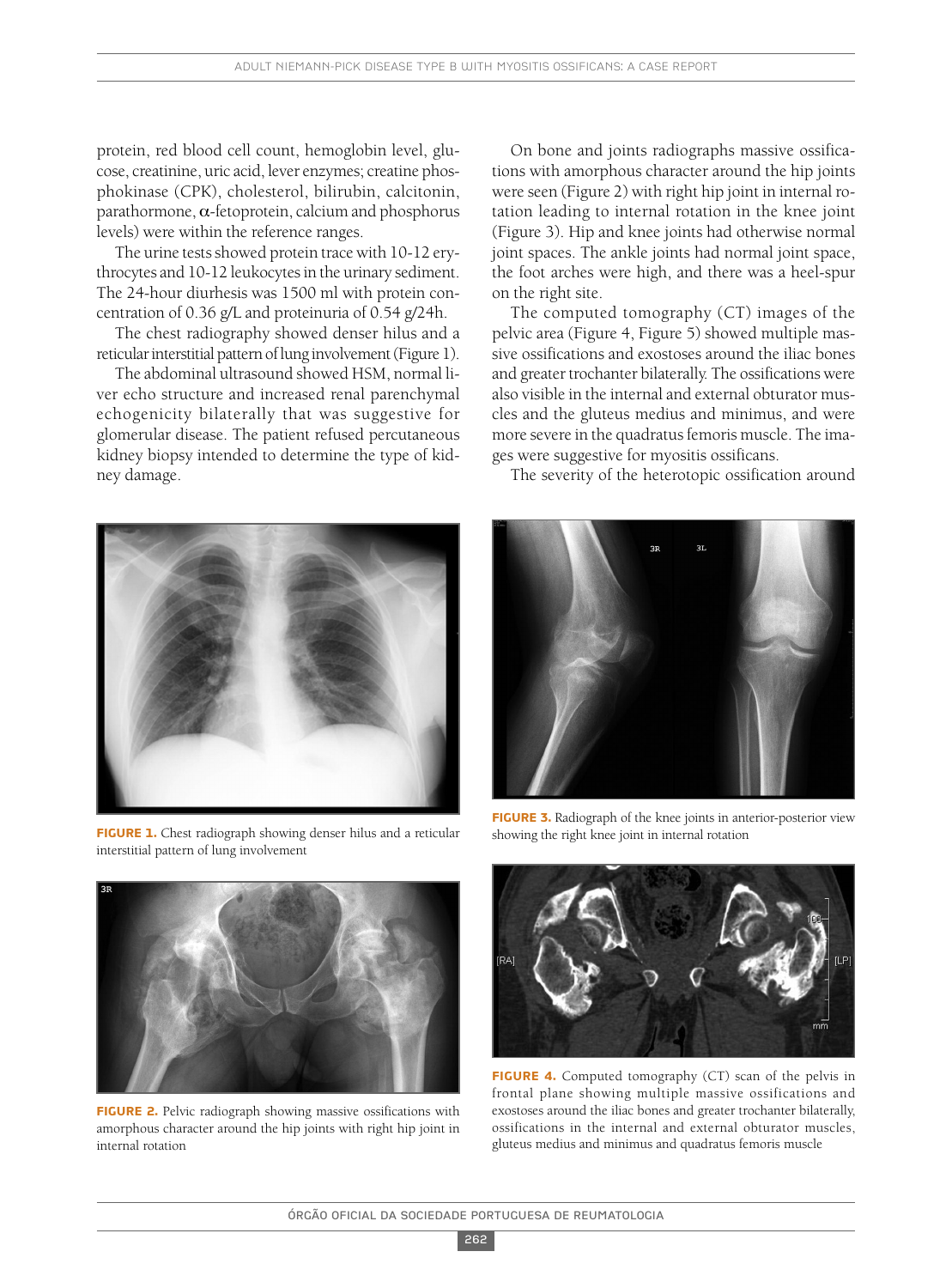

**FIGURE 5.** Computed tomography (CT) scan of the pelvis in sagittal plane showing multiple massive ossifications around the left hip joint

the hip joints and the iliac bone suggested that it had been caused by repeated trauma. A consultation with an orthopedic surgeon was made about the possibility of debridement of the abnormal tissue.

# **conclusIon**

Several case reports of NPD type B in adults can be found in the literature, characterized by haematological abnormalities (thrombocytopenia)7,12 , bone-marrow abnormalities (sea-blue histiocytes)<sup>13</sup>, pulmonary abnormalities (bronchopneumonia, unexplained diffuse endogenous lipid pneumonia, diffuse infiltrative damage, lung affectation with a "crazy-paving" image)14-16 , hepatic abnormalities (cirrhosis and portal hypertension)17 , ocular abnormalities (macular cherryred spot, mild myopia, a mild generalized colour abnormality, visual impairment, ophthalmoplegia)<sup>8</sup>, endocrine abnormalities (polyglandular involvement such as partial adrenal insufficiency), dermatological abnormalities(idiopathic nodular panniculitis) and abnormalities in the musculoskeletal system (arthralgias, bone pain, osteopenia, osteoporosis, vertebral fractures $)^{12,16}$ .

To the best of our knowledge this is the first case report of NPD type B associated with myositis ossificans described in the literature. The diagnosis of NPD type B in this patient was based on his family history of two deceased siblings and a cousin with NPD type B disease; laboratory results showing decreased ASM activity; HSM diagnosed in childhood; cognitive dysfunction; mild neurological retardation; bipolar affecting disorder; central nervous system abnormalities revealed on the MRI images; diffuse reticular pulmonary involvement of the lung; thrombocytopenia caused by hypersplenism; and the presence of bone abnormalities. The diagnosis of myositis ossificans was established based on the typical images on the X-ray and CT.

The pathophysiological mechanism underlying the new extraosseous bone formation in this patient with NPD type B was unclear. As a result of infiltration of the affected organs with abnormal storage material the bony changes in NPD are characterized by slowed mineralization of the bone and long-bone expansion with modeling defects. In association with local trauma this could serve as a possible predisposing factor for soft tissue calcification. The localization of the myositis ossificans in the internal and external obturator muscles, the gluteus medius and minimus, and the quadratus femoris muscles in our patient supported the possible role of the repetitive trauma as a causative or aggravating factor for this condition. The systemic factors were excluded by the absence of metabolic abnormalities (lipid profile, uric acid) and a normal CPK value.

# **correspondence to**

Russka Shumnalieva

Medical University - Sofia, Clinic of Rheumatology, 13 "Urvich" Str. Sofia 1612, Bulgaria

E-mail: rshumnalieva@yahoo.com

#### **reFerences**

- 1. Schuchman EH, McGovern MM, Simonaro CM, Wasserstein MP, RJ Desnick Acid Sphingomyelinase-Deficient Niemann-Pick Disease. Lysosomal Storage Disorders 2007; 257-268.
- 2. Schuchman EH, Desnick RJ. Types A and B Niemann Pick disease: acid sphingomyelinase deficiencies. In: C. Scriver, A. Beaudet, W. Sly, D. Valle (eds) The metabolic & molecular bases of inherited disease, 8-th edn. 2001; McGraw Hill, NY, 3589–3610.
- 3. Lynn R, Terry RD. Lipid histochemistry and electron microscopy in adult Niemann-Pick disease. Am. J. Med. 1964; 37: 987- -994.
- 4. Schneider EL, Pentchev PG, Hibbert SR, Sawitsky A, Brady Ro. A new form of Niemann-Pick disease characterized by temperature – labile sphingomyelinase. J. Med. Genet. 1978; 15: 370- -374.
- 5. Schwartz RA, Centurion SA, Lann D, Bartnoff N. Dermatologic Manifestations of Niemann-Pick Disease Medication. Medscape Apr 2011.
- 6. Lowden JA, LaRamée MA, Wentworth P. The subacute form of Niemann-Pick disease. Arch. Neurol. 1967; 17(3):230-237.
- 7. Niemann-Pick disease from Genetics Home Reference. Reviewed: January 2008.
- 8. Müssig K, Harzer K, Mayrhofer H, Kraegeloh-Mann I, Haering HU, Machicao F. Clinical findings in Niemann-Pick disease type B. Intern. Med. J. 2006; 36(2):135-136.
- 9. Wasserstein MP, Desnick RJ, Schuchman EH, Hossain S, Wallenstein S, Lamm K, McGovern MM. The natural history of type B Niemann-Pick disease: results from a longitudinal study. Pe-

263